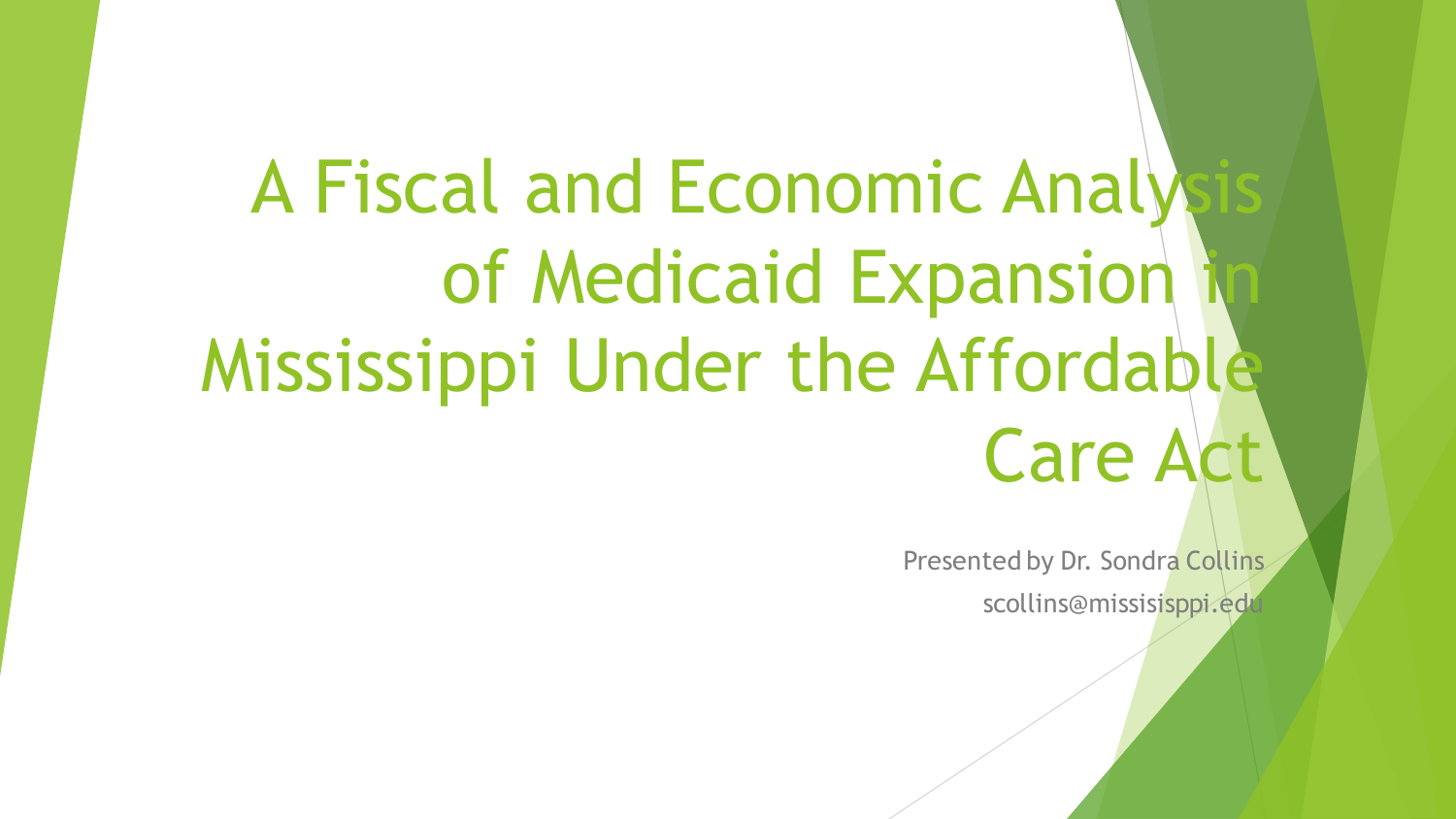# Current Medicaid Eligibility in Mississippi

| <b>Eligibility Category</b> | Federal<br><b>Poverty Line</b> | <b>Monthly</b><br><b>Income Family Income Family Income Family</b><br>$ $ of 2 | Monthly<br>of 3 | Monthly<br>of 4 |
|-----------------------------|--------------------------------|--------------------------------------------------------------------------------|-----------------|-----------------|
| birth to 1 year             | 194%                           | 3037                                                                           | 3820            | 4603            |
| 1 year to age 6             | 143%                           | 2258                                                                           | 2841            | 3423            |
| 6 year to age 19            | 133%                           | 2106                                                                           | 2649            | 3192            |
| <b>Parents/Caretakers</b>   | 24%                            | 382                                                                            | 480             | 578             |
| <b>Pregnant Women</b>       | 194%                           | 3037                                                                           | 3820            | 4603            |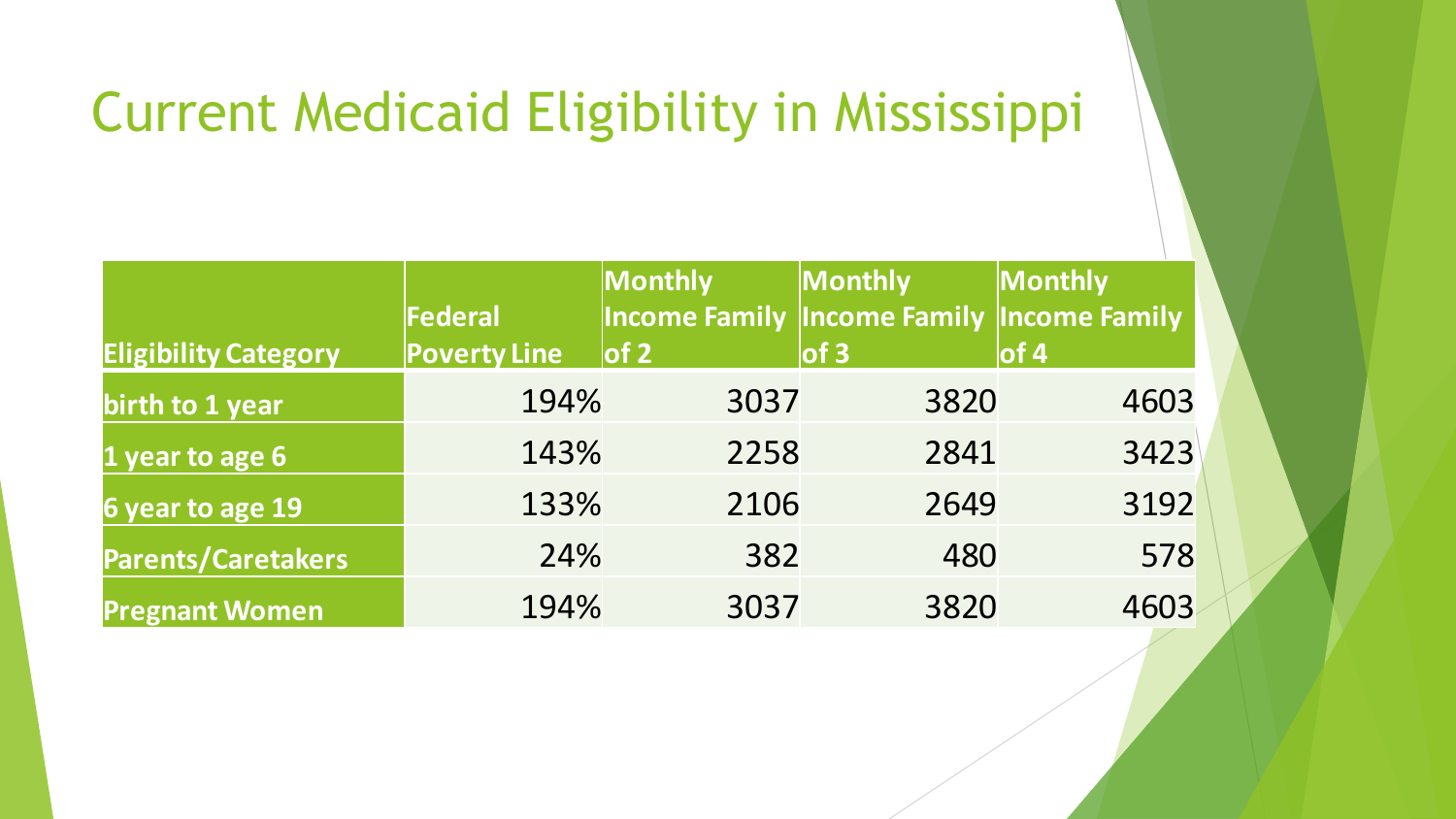# Medicaid Eligibility under ACA expansion

- ▶ Everyone under 138 percent of the Federal Poverty line is eligible
	- Currently 6-18 year olds living in homes with income under 133 percent of the poverty line qualify for Medicaid and those up to 209 percent qualify for CHIP
	- ▶ Only 19-64 year olds who are disabled, extremely lowincome caregivers, pregnant or get some other waiver qualify for Medicaid in Mississippi
	- This focus of the study is the additional 19-64 year olds that will enroll in Medicaid under the ACA expansion
- Adults are not required to be caregivers, disabled or pregnant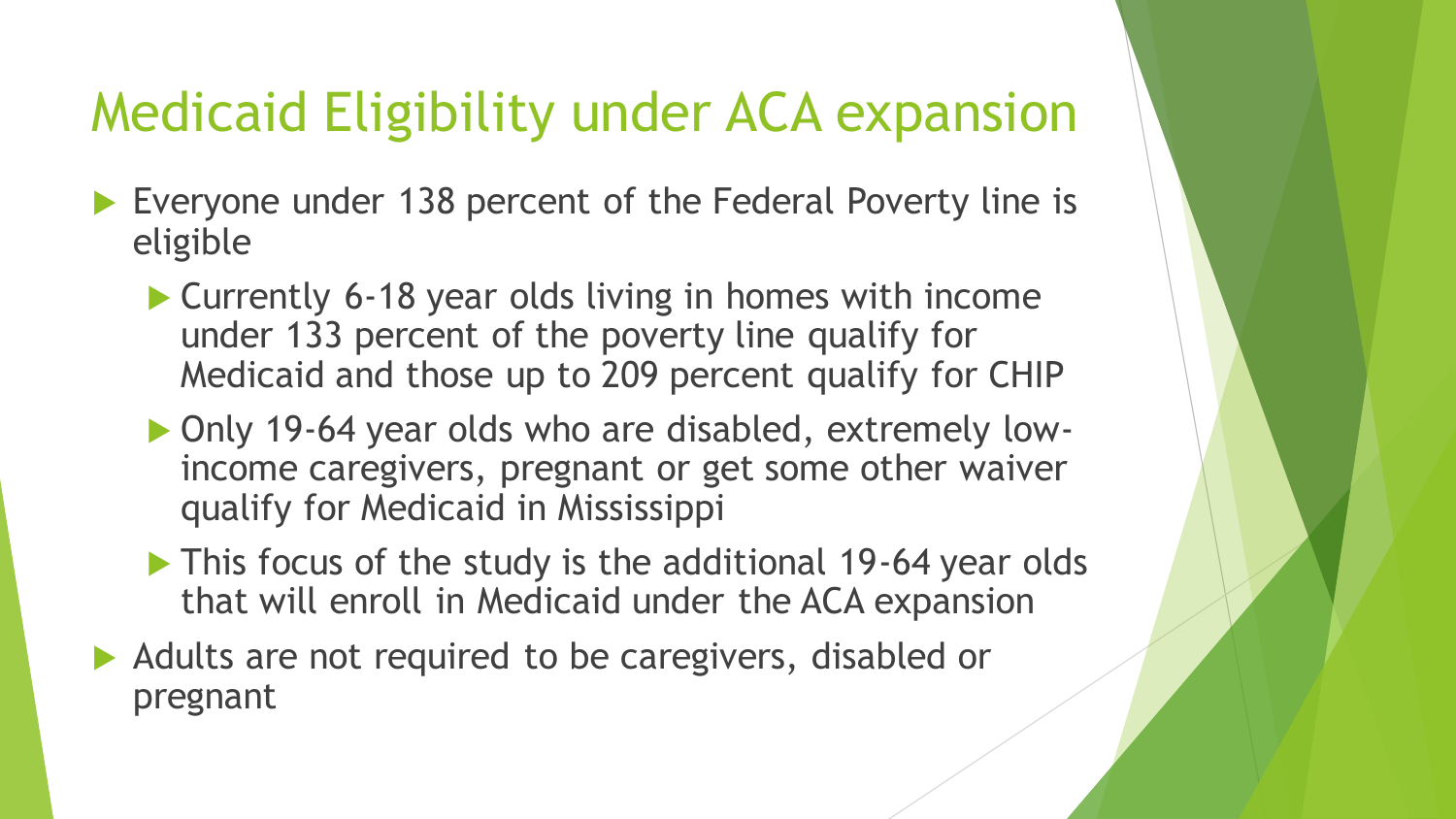#### Medicaid Finances

- Mississippi FMAP was 77 percent in 2020 meaning Federal government paid 77% of the state's Medicaid costs
- ▶ Under the ACA expansion, Mississippi would have a FMAP of 90 for the expansion group
- ▶ The America Rescue Plan also added an additional 5% to the FMAP for the first two years of expansion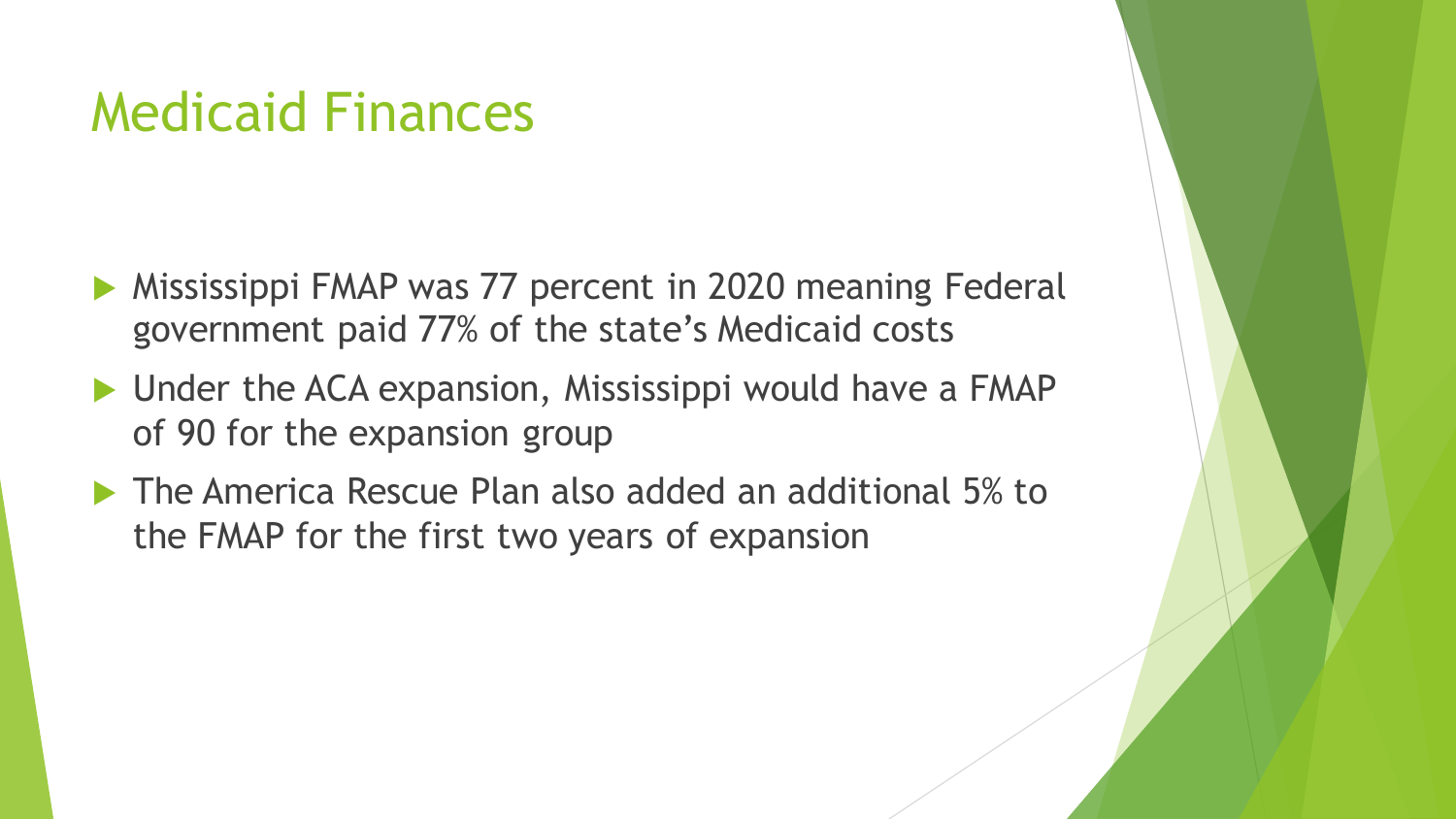#### How did we start?

- ▶ We used data from data.Medicaid.gov to determine the number of Medicaid enrollees in 2019 and 2020
- ▶ The current enrollment in Medicaid and CHIP was 642,395 in 2020 and 619,269 in 2019
- The large increase in enrollment between 2019 and 2020 was called by the coronavirus pandemic. We expect those number to decrease and estimate enrollment under current rules to be 631,126 in 2022 and 619,766 in 2023.
- ▶ We estimate an increase in enrollment of approximately 233,000 individuals per year if the expansion had been enacted in 2022 (total population with qualifying income 330,875)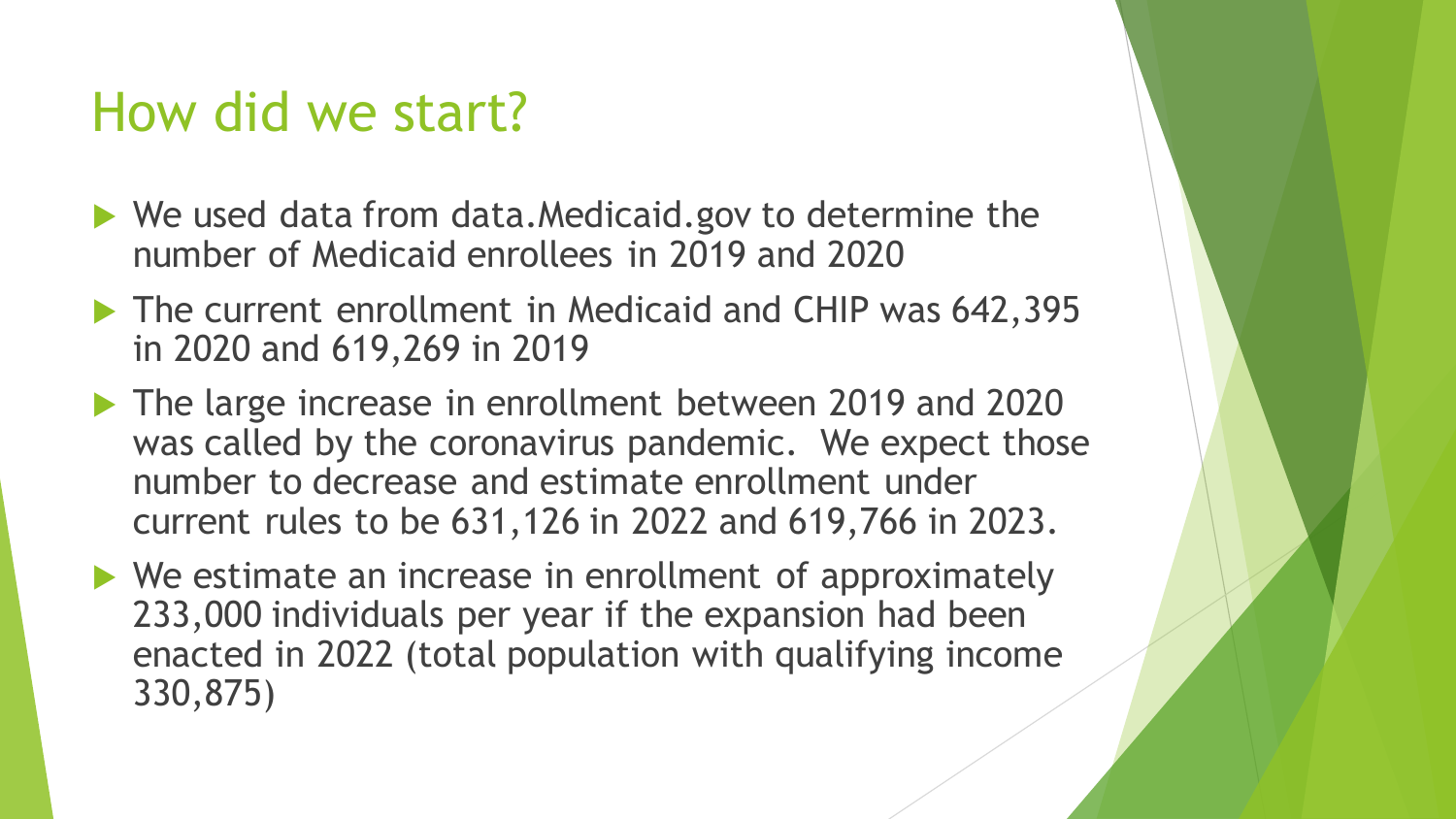# Estimating Additional Cost to the State

- ▶ We estimate the additional cost to the state at \$186 million in 2022
- ▶ We started with a 2019 estimate of \$8,867 per person enrolled in Medicaid and CHIP (state and federal cost combined)
- ▶ We reason that the additional group would have cost \$5911 per person in 2019
- ▶ We then grow the expense at 2.6 percent annually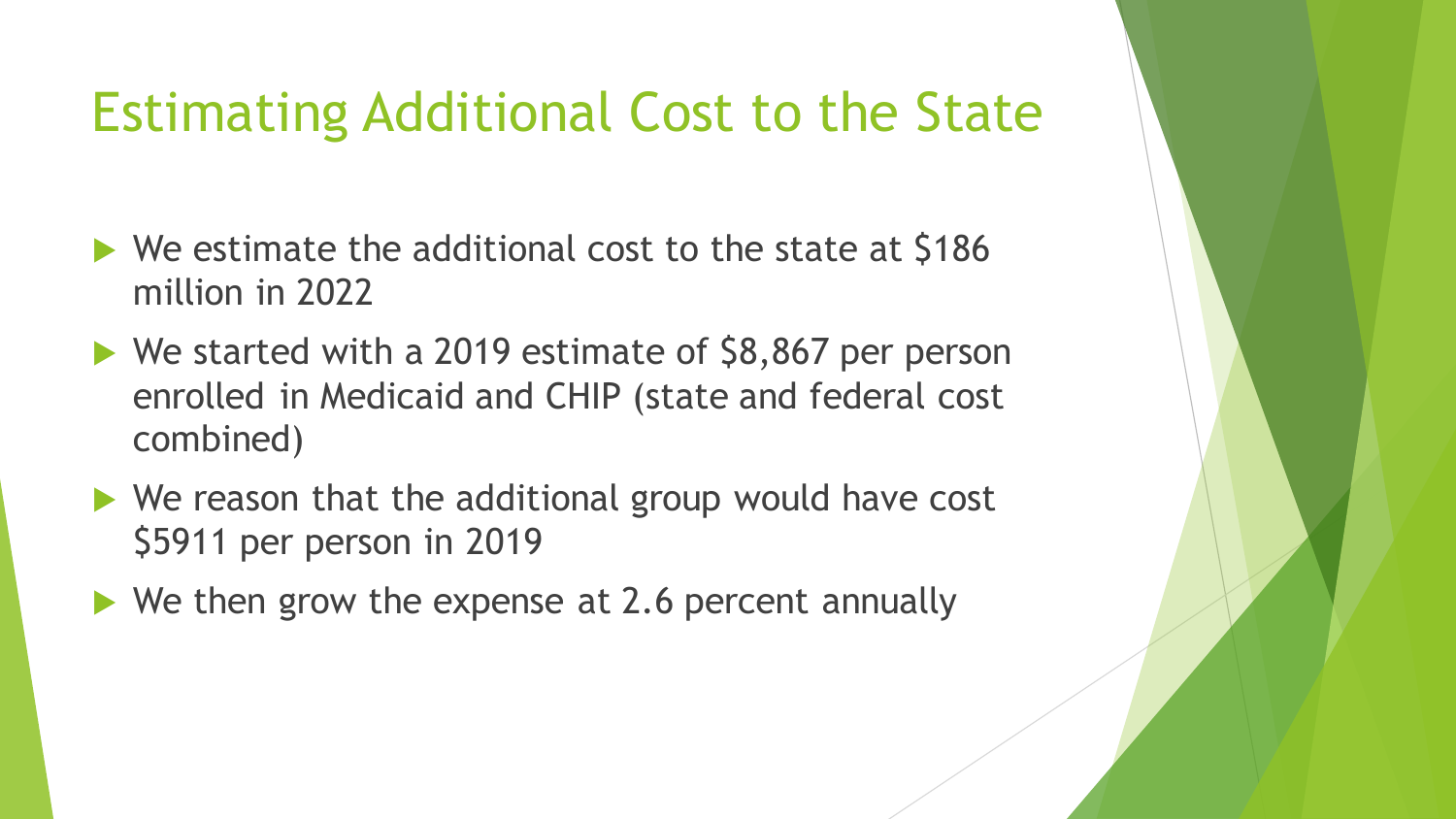# Estimating Savings

- Higher FMAP rate for two years, which yields savings of 306 million in 2022 and 316 million in 2023
- Movement of those with a disability waiver who qualify to the expansion group, which yields savings of 15 million in 2022
- Movement of those with a pregnancy waiver who qualify to the expansion group, which yields savings of 8 million in 2022
- ▶ Uncompensated care cost are estimated to provide the largest long-term savings to the state – 159 million in 2022
- ▶ Other savings total approximately 43 million in 2022 for a total of 513 million
- In 2024 that drops to a savings of 214 million due to the lost of the higher FMAP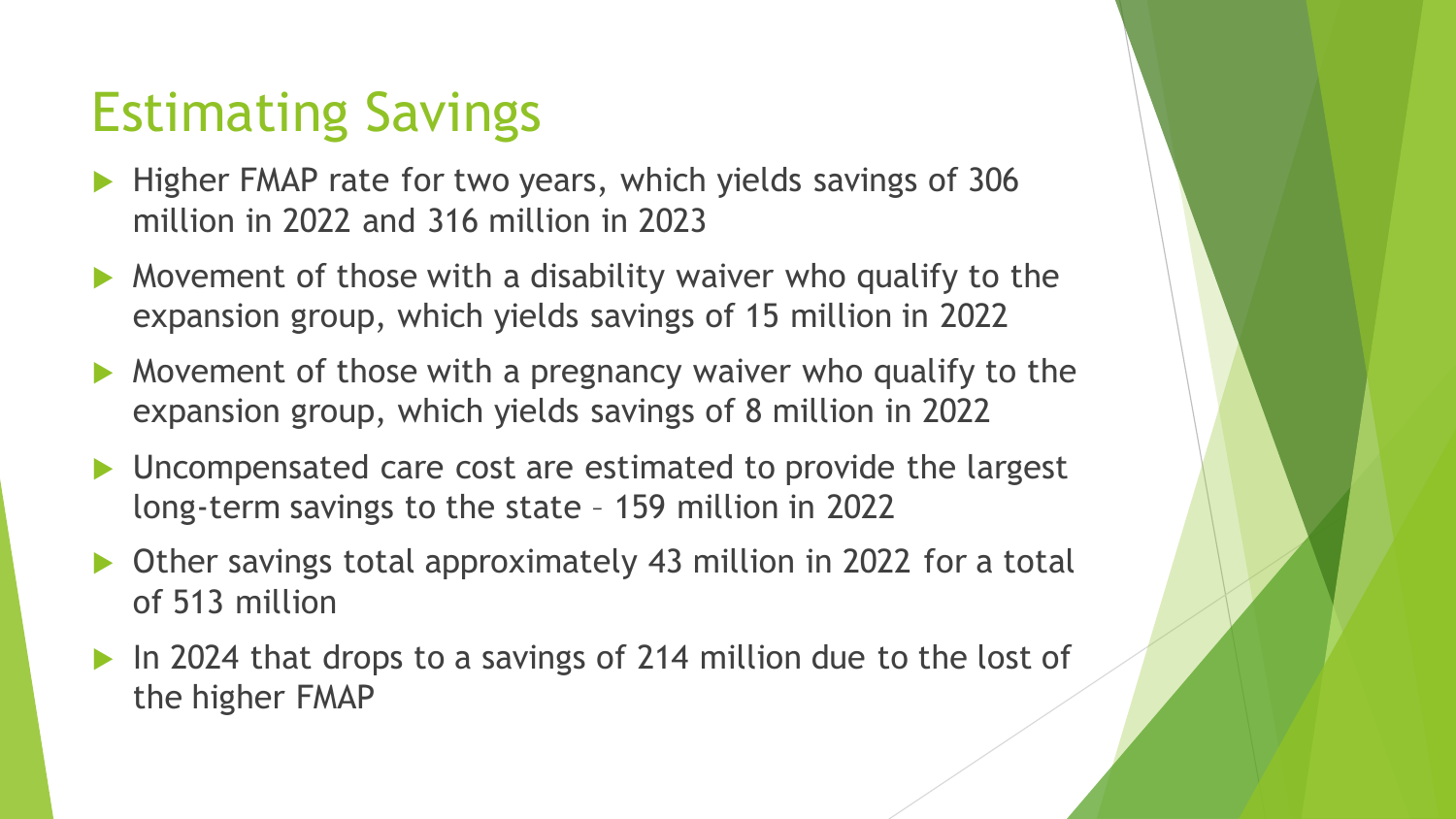#### How do we use REMI?

- $\blacktriangleright$  We take the money that we estimate the state will spend on additional Medicaid cost and subtract it from 'state and local government spending'
- ▶ We take the total additional money that will be spent on Medicaid in the state (by state and federal government) and add it to 'consumption demand' for the specific categories that the money will be spent on such as Offices of health practitioners; Outpatient, laboratory, and other ambulatory care services; Hospitals and a few others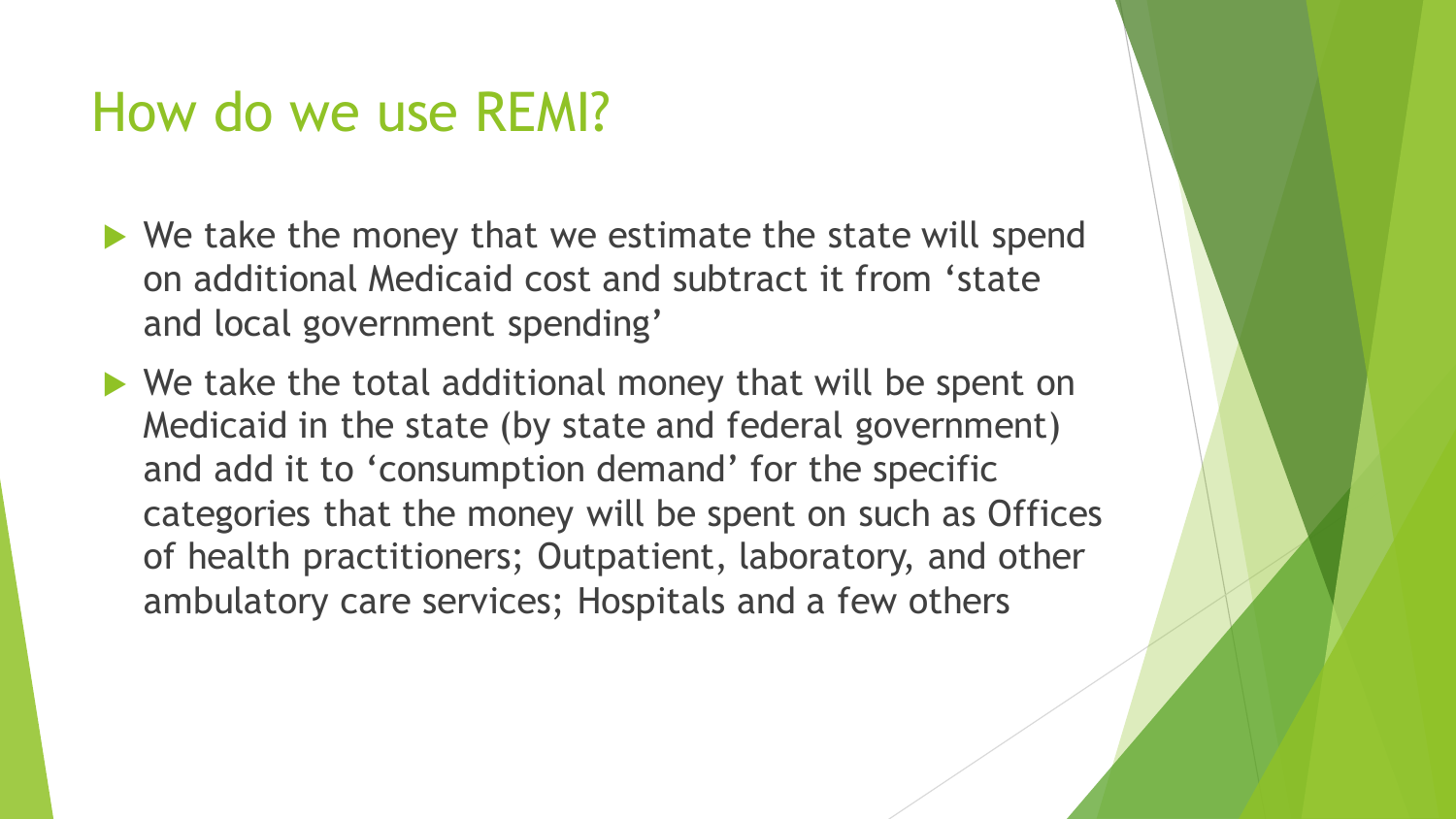### What do we find?

| <b>Category</b>      | 2022         | 2023         | 2024         | 2025              | 2026         | 2027         |
|----------------------|--------------|--------------|--------------|-------------------|--------------|--------------|
| <b>Real GDP*</b>     | \$718,777,28 | \$758,436,85 | \$779,427,15 | \$782,966,34<br>b | \$780,997,92 | \$776,962,82 |
| <b>Employment</b>    | 10,894       | 11,363       | 11,526       | 11,433            | 11,273       | 11,081       |
| Personal<br>  income | \$539,220,56 | \$620,247,87 | \$684,649,23 | \$733,567,71      | \$774,952,53 | \$812,351,18 |
| Population           | 3,299        | 5,787        | 7,757        | 9,285             | 10,505       | 11,505       |